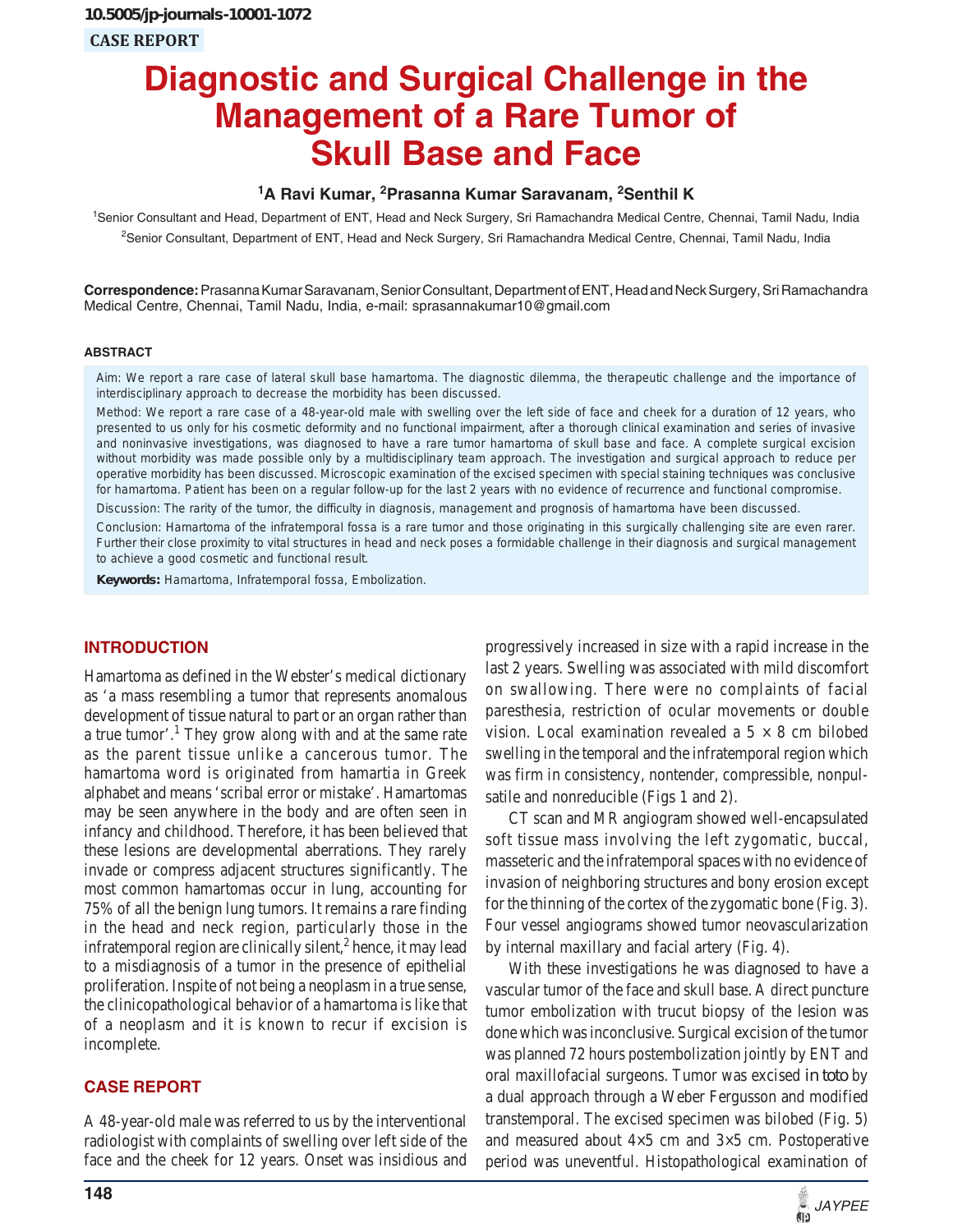

Fig. 1: Patient profile lateral view at presentation



**Fig. 4:** Four vessel angiogram



**Fig. 2:** At presentation showing the frontal profile view



**Fig. 5:** Postoperative specimen



**Fig. 3:** MR angiogram

the tissue showed thick-walled arteries with proliferating capillaries, adipose tissue and skeletal muscle bundle which clinched the diagnosis of hamartoma (Fig. 6). Patient was discharged on the 7th postoperative day and has been doing well and is on regular follow-up for the last 2 years (Fig. 7).



**Fig. 6:** Histopathological picture of the excised tissue

## **DISCUSSION**

Hamartoma may occur in any region as it designates a focal overgrowth of mature normal cells and tissues at site of identical cellular composition. Hamartomas of the head and neck region are uncommon those occurring in the